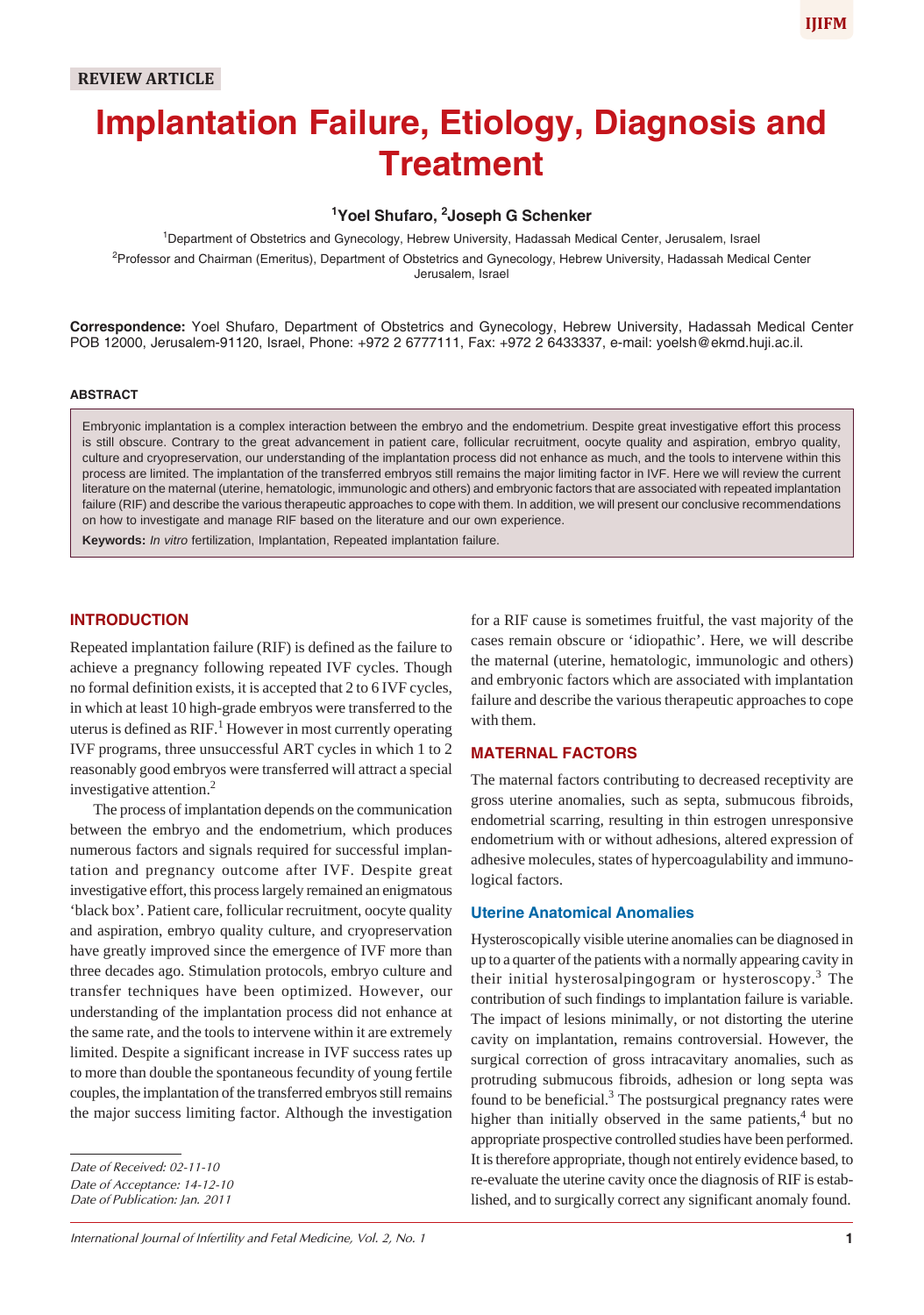## **Thin Endometrium**

The evidence regarding the importance of endometrial thickness, as measured by ultrasonographic examination, to implantation is equivocal. While some authors have shown a strong association between this parameter to implantation, $5-12$ others have failed to show such a relationship.13-18 In some studies, the endometrial thickness was related to the IVF outcome, but only in correlation with other parameters.<sup>19,20</sup> Different minimal endometrial thickness thresholds were suggested as essential for successful implantation. In most published studies, no pregnancy was achieved when the thickness of the preovulatory endometrium was  $< 6$  mm.<sup>21</sup> Nevertheless, Sundstrom et  $al^{22}$  have reported a successful outcome of an IVF cycle in a patient with an endometrial thickness of no more than 4 mm.

Several therapeutic approaches have been suggested to overcome the problem of thin endometrium. Low-dose aspirin,<sup>23</sup> vaginal sildenafil $^{24}$  in addition to stimulation with high-dose oral and vaginal estrogens.25 The purpose of these strategies is to increase the global and implantation site endometrial blood flow. Low-dose aspirin was found to have no effect in the general IVF patient population, $^{26}$  but none of these approaches was adequately studied in the IVF patients with RIF. We have published the reproductive results of 99 IVF cycles of a patient cohort with thin unresponsive endometrium who had RIFs. Even if some improvement was achieved employing one of these strategies, the reproductive outcome was still very poor. The pregnancy rate was low, the miscarriage rate was high, and the live birth rate was close to null.<sup>27</sup> Therefore, it is our belief that this problem has no effective treatment and other solutions like surrogacy or adoption should be sought.

Stimulation of the endometrium by local injury using an endometrial biopsy catheter was reported to be beneficial to patients with normal endometrial thickness who had otherwise unexplained  $RIF^{28,29}$  However in the published studies, the good results of the poststimulation cycles were compared to the results achieved in the same patients before. This methodology is suboptimal. The effectiveness of endometrial stimulation in patients with otherwise unexplained RIF or with thin unresponsive endometrium is to be determined the performance of prospective randomized controlled trials. Another benefit of the endometrial biopsy is the availability of tissue for histological diagnosis. Significant subclinical conditions, such as chronic endometritis can be diagnosed and eventually treated. Another similar approach to RIF (with or without thin endometrium) is to remove the functional endometrium entirely by performing a formal dilatation and curettage, followed by estrogen therapy for the purpose of achieving growth and regeneration of a better endometrium. The benefit of this procedure is not supported by evidence at all, and its performance might even be detrimental. $27$ 

## **PELVIC FACTORS**

Patients with hydrosalpinges have lower implantation rates presumably because of the detrimental effect the hydrosalpinx fluid has on the endometrium and possibly on the embryo as well.<sup>30,31</sup> A systematic review of three RCTs showes that tubal surgery, such as laparoscopic salpingectomy significantly increased live birth rate and pregnancy rate in women with hydrosalpinges before IVF when compared with no treatment.<sup>32</sup> It is therefore the recommendation of both the American Society for Reproductive Medicine (ASRM, USA) and the National Health Service (NHS, UK), to surgically remove fluid filled distally occluded tubes prior to any IVF treatment.<sup>33</sup>

# **Altered Expression of Adhesive Molecules**

Local dysregulation of cytokine expression was related to RIF. Elevated endometrial NK cells, dysregulation of interleukins  $(IL)^{12,15}$  and high IL-1 $\beta$  and low interferon-γ and IL-10 (Inagaki et al, 2003) were all found in the endometriae of patients suffering from RIF.<sup>34,35</sup> High levels of aromatase  $p450$ transcription and alterations in pinopode expression have been associated with RIF as well.<sup>36,37</sup> Although research in this direction is most relevant to resolving the unexplained cases of RIF, no essay or therapeutic strategy of clinical significance based on these studies exists up to date.

## **States of Hypercoagulability**

The role of inherited and acquired hypercoagulable states (thrombophilia) in RIF is presumed to be in a mechanism similar to recurrent miscarriages. Antiphospholipid and other autoantibodies were associated with RIF has been shown in some early studies, but later large prospective studies performed in the late 90's failed to reveal an association between antiphoshpholipid antibodies and RIF.<sup>38,39</sup> Part of this ambiguity is caused by the use of different assays to determine the presence of the antibodies tested in different places and times. However, more recent studies, in which up to date examinations including genetic tests for hereditary thrombophilias were used, had associated both inherited and acquired thrombophilias with RIF and poor IVF outcome. In some studies, inherited and acquired thrombophilias were found to be more abundant among the patients with RIF, especially in those defined as having "unexplained infertility" when compared to control populations; the general population and succeeding IVF patients. $40,41$ Moreover, the effectiveness of low molecular weight heparin in increasing the implantation, pregnancy, and live birth rates was proven in some small prospective randomized controlled trials. $42$  On the other hand an equal amount of studies ruling out such a connection or the therapeutic effectiveness of heparin also exists.43-45 Thus, screening for thrombophilia in RIF is still controversial, but is performed routinely by many practitioners.<sup>1</sup> It is our opinion that thrombophilia screening should be a part of the evaluation of RIF. It is our personal impression that once thrombophilia is diagnosed and prophylactic low dose LMW heparin is administered, the ART success rate increase. In addition, heparin prophylaxis is also important for patient safety during the hyper-estrogenic state created by controlled ovarian stimulation (COH) and pregnancy.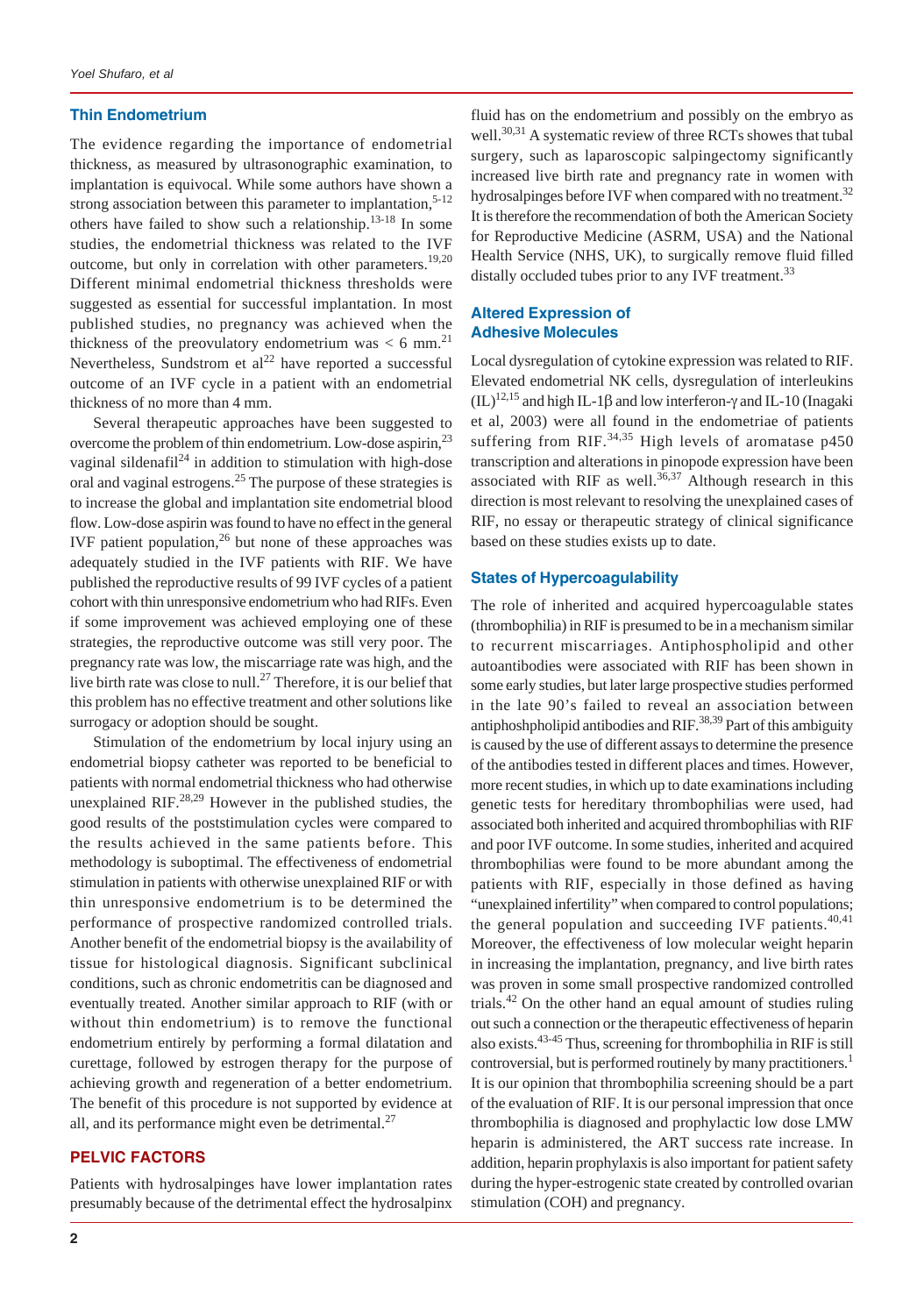## **Immunological Factors**

The association between RIF and immune dysregulation is the most difficult to establish and few studies have actually shown that this association is possible. Carp et al suggested that couples sharing HLA alleles are at high risk of RIF and recurrent very early preclinical pregnancy losses.<sup>46</sup> In this study, performed in HLA similar couples, antipaternal complement-dependent antibodies were assayed and mixed culture with the male partners' lymphocytes was performed. The (female) patients were immunized with the male partners' lymphocytes if both humoral and cellular antipaternal assays were negative. The study population included IVF patients with recurrent biochemical pregnancies, RIF and early miscarriages. Other IVF cycles were attempted after antipaternal immune response was produced, and resulted in a significantly higher than expected number of viable ongoing pregnancies in all patient groups.<sup>46</sup> However, this preliminary report has never been confirmed and alloimmunization with another person's lymphocytes might be risky and detrimental. Elram et al have also established an association between RIF and immune dysfunction.47 In this study, couples with at least seven unsuccessful ETs that were found to share at least three HLA loci, and had a negative cross-match test were included. The therapeutic intervention was the administration of nonspecific intravenous immunoglobulins (IVIG); 30 gm before oocyte retrieval, and a second dose as soon as a fetal heart beat was identified. The 10 couples that participated in this study had undergone a total of 98 prior IVF cycles without any implantations occurring. Following a total of 18 IVIG courses, seven women conceived, resulting in six deliveries and one second trimester miscarriage. These results suggest that couples high order RIF, HLA similarity and maternal tolerance to paternal antigens have an immunological basis to their problem and might benefit from an immunomodulatory treatment, such as IVIG. Unlike partner alloimmunization, IVIG therapy is nonhazardous in most cases. The commercially available IVIG preparations originating from pooled blood donations, but are subject to strict preparation and safety regulations assuring they are pathogen free, safe, and of high quality. Due to the paucity of studies establishing an immune etiology to RIF and the high cost of IVIG therapy, we believe that the immune investigation for a RIF cause should be performed last, only in couples with high order RIF after other causes have been ruled out or treated. The tests to be performed are determination of HLA loci and cross-match with the male partner's lymphocytes. In those patients meeting the criteria specified by Carp et  $al^{46}$  or Elram et al,<sup>47</sup> IVIG therapy is safe and potentially beneficial and should therefore be considered. Partner alloimmunization is not as safe as IVIG therapy and offers no additional advantages.

# **EMBRYONIC FACTORS**

Despite the significant advancement in human extracorporeal embryo culture, the existing knowledge and tools to investigate and treat RIF due to embryonic causes is limited. The recognized

*International Journal of Infertility and Fetal Medicine, Vol. 2, No. 1* **3**

embryonic factors to RIF are genetic abnormalities, suboptimal growth in culture and zona hardening.

#### **Genetic Abnormalities**

Chromosomal abnormalities are not infrequent in human embryos cultured *in vitro* and such embryos have a reduced implantation potential. The percentage of embryonic aneuploidy was found to be higher in RIF cases than in controls.<sup>48,49</sup> The disruption of chromosome replication and segregation in a greater than anticipated fraction of the cultured early human embryos might be a common cause for RIF. In most cases the parental karyotypes are normal and the embryonic chromosomal aberrations found are incidental or secondary to disturbed gametogenesis. In a minority of cases, a parental balanced translocation is the cause for the generation of aneuploid gametes and embryos. An increased incidence of sperm chromosomal abnormalities was reported in patients with a normal (systemic) karyotype and RIF.<sup>50</sup> An increased frequency of female (systemic) chromosomal translocations, mosaics, inversions and deletions were observed in young women with high-order RIF.<sup>51,52</sup>

Preimplantation genetic screening (PGS) is the performance of FISH on biopsied blastomeres with probes for the centromeres of the 3 to 8 chromosomes responsible most frequently for aneuploidies. Thus by selecting only the chromosomally normal embryos for transfer, PGS was initially presumed to significantly increase the implantation rates.<sup>48,53,54</sup> However when a larger prospective study was performed, the use of PGS did not increase but instead significantly reduced the rates of ongoing pregnancies and live births after IVF.<sup>55</sup> Although the patients enrolled in this study were of advanced age and not necessarily defined as having RIF, the results are relevant to patients with RIF as well as screening for aneploidy does not increase the take-home baby rate.

Parental karyotype determination should be a part of the RIF investigation, especially if a history of miscarriages exists. If a parental translocation or other anomaly is discovered, than preimplantation genetic diagnosis (PGD) is warranted like any other inherited condition. On the other hand, if the parental karyotype is normal, the performance of genetic screening is of no benefit.

#### **Embryo Culture and Transfer**

Presently a large variety of high-quality standard commercially available IVF media for different purposes exists. In some cases, patient specific culture conditions are required for optimal embryonic development. In some RIF cases it might be beneficial to empirically alter the culture media and conditions used when *in vitro* embryo culture is suboptimal. The evolving proteomic and metabolomic methods assisting with the selection of the embryo with the best implantation potential are not designed for RIF cases, but might prove to be of some benefit in these cases too.

Coculture of embryos with homologous endometrial cells was suggested to improve culture conditions due to the secretion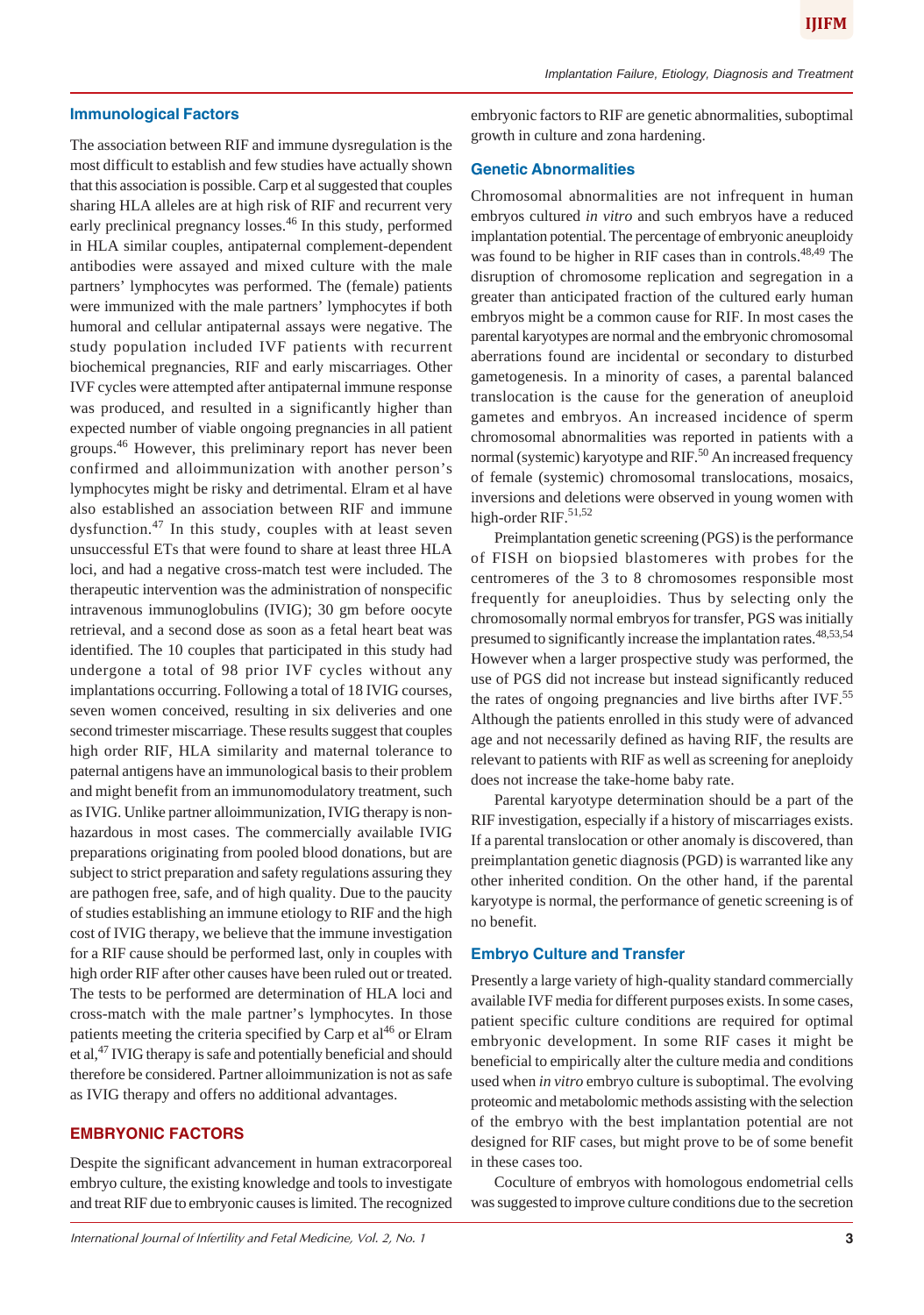of embryotrophic factors, such as nutrients, growth factors and cytokines, and neutralization of harmful substances.<sup>56,57</sup> Using this method, an impressive pregnancy rate was reported in a large patient group with RIF.<sup>58</sup> However, most IVF units are not equipped and do not have facilities and personnel required for routine performance of coculture.

Embryo culture (and eventual transfer) to the blastocyst stage harbors several benefits. The blastocyst is placed in the endometrial cavity 5 to 6 days after fertilization, as in natural conception. Culturing the embryos to the blastocyst stage examines the activation of the entire embryonic genome and biologically selects *in vitro* the embryos with the highest implantation potential. However, *in vitro* embryo loss is inherent to blastocyst culture and might jeopardize the entire treatment cycle. Two large RCTs have shown that blastocyst culture after RIF following cleavage stage transfers resulted in significantly higher implantation and live birth rates.<sup>59,60</sup> However, this approach should be adopted with caution considering the high embryonic aneuploidy rate in RIF cases,  $48,61$  and the risk of loosing most or even all the embryos.

Use of the best transfer technique is mandatory in each cycle and obvious in RIF. Embryo transfer (ET) with soft atraumatic catheters under ultrasound guidance to assure midcavity placement is the superior and almost universally accepted standard in ART.<sup>62</sup> Revision of the transfer history is mandatory in each RIF case in order to assure that no anatomical or other problem have precluded optimal smoothly performed ETs. In special cases, measures like cervical dilation or ET under general anesthesia are necessary to assure this goal. Many clinicians transfer large number of embryos after RIF. Even in countries in which the number of transferred embryos is limited by voluntary or mandatory regulations, the limit is lifted once RIFs occur. However, there is little evidence that the transfer of more than three embryos is beneficial in such case.

# **Zona Hardening**

The zona pellucida (ZP) surrounding the oocyte hardens after fertilization, depolarization and spillage of the cortical granules, in order to prevent polyspermy and protect the integrity of the migrating embryo until its implantation. The appearance of a breach in the hard and nonadhesive ZP and blastocyst hatching is part of normal implantation. Increased ZP thickness and hardness was associated with lower implantation rates.<sup>63,64</sup> Thus, failure of the ZP to rupture has been suggested as a possible cause of RIF, and different mechanical, chemical and optical techniques were used in order to regionally weaken the ZP or even create an opening in it in order to assist hatching (AH) and implantation. AH is not hazardous. A single report of an association between AH and monozygotic twinning was published but was not sustained by others.<sup>65</sup> AH was not found to improve the overall success rate of ART.<sup>66-68</sup> However, evidence to the benefit of performing AH in selected RIF cases does exist. Cohen et al performed a randomized, prospective trial in which mechanical and chemical AH was found to be

beneficial only if performed on embryos with a poor implantation potential (thick ZP, poor development, advanced maternal age).<sup>69</sup> Obruca and associates used an Er: Yag laser system for AH in RIF cases resulting in increased implantation and pregnancy rates (14.4% *vs* 6% and 40% *vs* 16.2% respectively).<sup>70</sup> Chao, Magli and Nakayama et al have shown AH, performed by different techniques, to increase pregnancy and implantation rates when selectively applied in patients with RIFs.<sup>71-73</sup> The latter studies do support the notion that AH, no matter how performed, might be beneficial in RIF cases. Despite the lack of uniformity in the study design and methods used, it seems that AH is beneficial in selected cases of poor prognosis, and bares no actual risk. We believe that AH by the method most familiar to the embryologist, should be performed in every RIF case.

#### **SUMMARY AND CONCLUSIONS**

RIF is a difficult unresolved challenge in reproductive medicine and a source of endless patient frustration and despair. Though far from resolution, several investigative measures and therapeutic interventions were found to be useful in this complex condition according to the published literature and our experience.

- 1. A repeated evaluation of the uterine cavity and eventual correction of any significant anomaly found should be performed in all cases.
- 2. An endometrial biopsy might be of both diagnostic and therapeutic value.
- 3. Hydrosalpinges should be surgically treated.
- 4. The benefit of thrombophilia screening and LMW heparin therapy is supported by some works and in our opinion should be a part of the initial evaluation.
- 5. All couples who experience RIF should have their karyotypes examined, and targeted PGD should be performed if a parental aberration is found. If the parental karyotypes are normal, the performance of PGS is of no benefit.
- 6. Couple HLA typing and cross-match are warranted in high order RIF if no other anomaly was detected. IVIG therapy should be offered if 3 or more HLA loci are common and the cross-match is negative.
- 7. The historical embryo culture reports should be investigated and condition changes should be considered. Blastocyst culture should be considered if embryos of adequate number and quality are available.
- 8. A procedure for assisted hatching should be performed in all RIF cases prior to embryo transfer.

#### **REFERENCES**

- 1. Tan BK, Vandekerckhove P, Kennedy R, Keay SD. Investigation and current management of recurrent IVF treatment failure in the UK. BJOG. Jun 2005;112(6):773-80.
- 2. Margalioth EJ, Ben-Chetrit A, Gal M, Eldar-Geva T. Investigation and treatment of repeated implantation failure following IVF-ET. Human Reproduction 21(12):3036-43.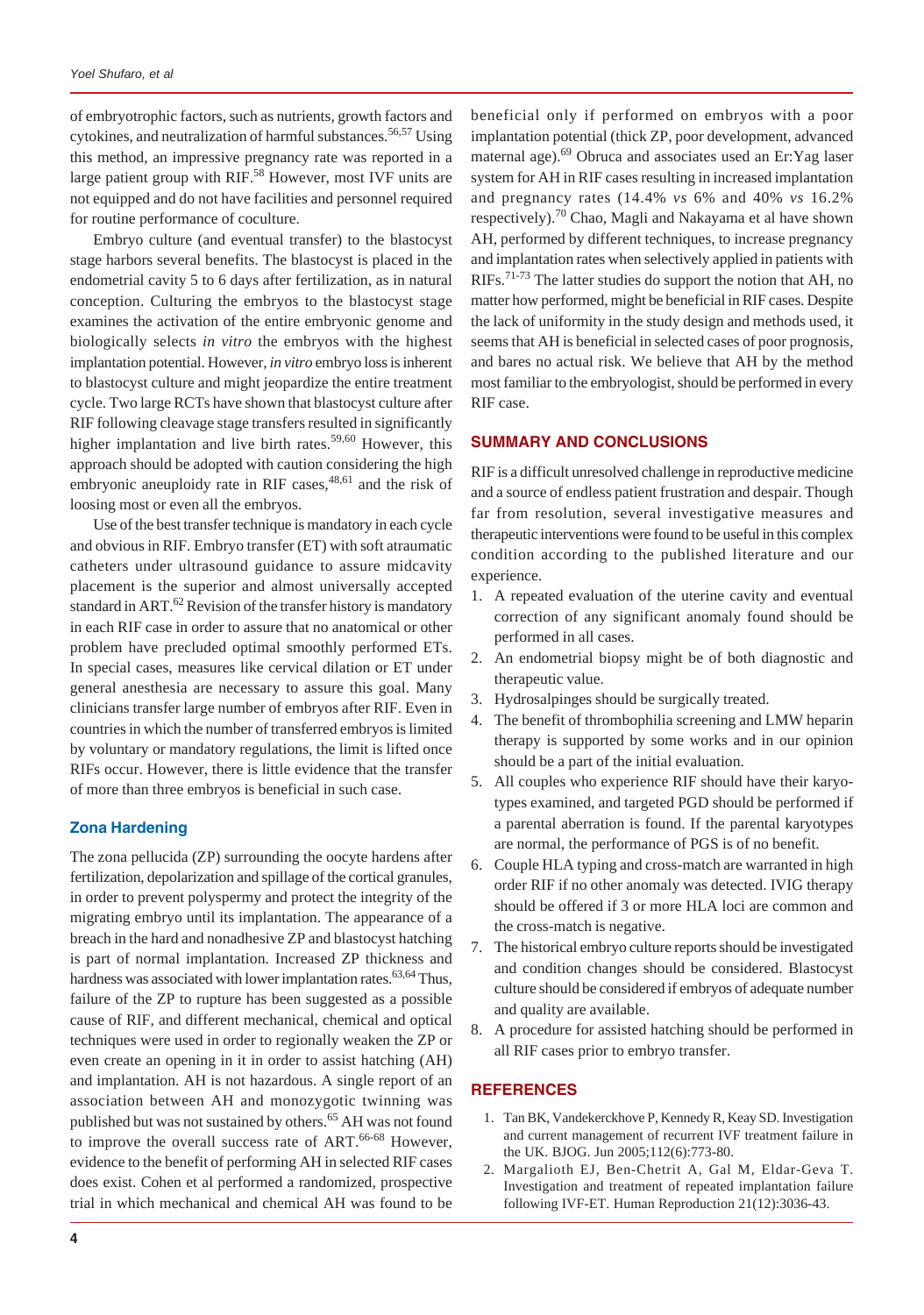- 3. Demirol A, Gurgan T. Effect of treatment of intrauterine pathologies with office hysteroscopy in patients with recurrent IVF failure. Reprod Biomed Online May 2004;8(5):590-94.
- 4. Donnez J, Jadoul P. What are the implications of myomas on fertility? A need for a debate? Hum Reprod Jun 2002;17(6): 1424-30.
- 5. Bergh C, Hillensjo T, Nilsson L. Sonographic evaluation of the endometrium in in vitro fertilization IVF cycles. A way to predict pregnancy? Acta Obstet Gynecol Scand Dec 1992;71(8):624- 28.
- 6. Check JH, Nowroozi K, Choe J, Dietterich C. Influence of endometrial thickness and echo patterns on pregnancy rates during in vitro fertilization. Fertil Steril Dec 1991;56(6):1173- 75.
- 7. Dickey RP, Olar TT, Curole DN, Taylor SN, Rye PH. Endometrial pattern and thickness associated with pregnancy outcome after assisted reproduction technologies. Hum Reprod Mar 1992;7(3):418-21.
- 8. Gonen Y, Casper RF, Jacobson W, Blankier J. Endometrial thickness and growth during ovarian stimulation: A possible predictor of implantation in in vitro fertilization. Fertil Steril Sep 1989;52(3):446-50.
- 9. Noyes N, Liu HC, Sultan K, Schattman G, Rosenwaks Z. Endometrial thickness appears to be a significant factor in embryo implantation in in vitro fertilization. Hum Reprod Apr 1995;10(4):919-22.
- 10. Sher G, Herbert C, Maassarani G, Jacobs MH. Assessment of the late proliferative phase endometrium by ultrasonography in patients undergoing in vitro fertilization and embryo transfer (IVF/ET). Hum Reprod Feb 1991;6(2):232-37.
- 11. Zenke U, Chetkowski RJ. Transfer and uterine factors are the major recipient-related determinants of success with donor eggs. Fertil Steril Oct 2004;82(4):850-56.
- 12. Hassan HA, Saleh HA. Endometrial unresponsiveness: A novel approach to assessment and prognosis in in vitro fertilization cycles. Fertil Steril Oct 1996;66(4):604-07.
- 13. De Geyter C, Schmitter M, De Geyter M, Nieschlag E, Holzgreve W, Schneider HP. Prospective evaluation of the ultrasound appearance of the endometrium in a cohort of 1,186 infertile women. Fertil Steril Jan 2000;73(1):106-13.
- 14. Fleischer AC, Herbert CM, Sacks GA, Wentz AC, Entman SS, James AE (Jr). Sonography of the endometrium during conception and nonconception cycles of in vitro fertilization and embryo transfer. Fertil Steril Sep 1986;46(3):442-47.
- 15. Glissant A, de Mouzon J, Frydman R. Ultrasound study of the endometrium during in vitro fertilization cycles. Fertil Steril Dec 1985;44(6):786-90.
- 16. Khalifa E, Brzyski RG, Oehninger S, Acosta AA, Muasher SJ. Sonographic appearance of the endometrium: The predictive value for the outcome of in vitro fertilization in stimulated cycles. Hum Reprod May 1992;7(5):677-80.
- 17. Oliveira JB, Baruffi RL, Mauri AL, Petersen CG, Campos MS, Franco JG (Jr). Endometrial ultrasonography as a predictor of pregnancy in an in vitro fertilization programme. Hum Reprod Aug 1993;8(8):1312-15.
- 18. Welker BG, Gembruch U, Diedrich K, al-Hasani S, Krebs D. Transvaginal sonography of the endometrium during ovum pickup in stimulated cycles for in vitro fertilization. J Ultrasound Med Oct 1989;8(10):549-53.
- 19. Rinaldi L, Lisi F, Floccari A, Lisi R, Pepe G, Fishel S. Endometrial thickness as a predictor of pregnancy after in vitro fertilization but not after intracytoplasmic sperm injection. Hum Reprod Jul 1996;11(7):1538-41.
- 20. Zhang X, Chen CH, Confino E, Barnes R, Milad M, Kazer RR. Increased endometrial thickness is associated with improved treatment outcome for selected patients undergoing in vitro fertilization-embryo transfer. Fertil Steril Feb 2005;83(2):336- 40.
- 21. Friedler S, Schenker JG, Herman A, Lewin A. The role of ultrasonography in the evaluation of endometrial receptivity following assisted reproductive treatments: A critical review. Hum Reprod Update Jul-Aug 1996;2(4):323-35.
- 22. Sundstrom P. Establishment of a successful pregnancy following in vitro fertilization with an endometrial thickness of no more than 4 mm. Hum Reprod Jun 1998;13(6):1550-52.
- 23. Weckstein LN, Jacobson A, Galen D, Hampton K, Hammel J. Low-dose aspirin for oocyte donation recipients with a thin endometrium: Prospective, randomized study. Fertil Steril Nov 1997;68(5):927-30.
- 24. Sher G, Fisch JD. Effect of vaginal sildenafil on the outcome of in vitro fertilization (IVF) after multiple IVF failures attributed to poor endometrial development. Fertil Steril Nov 2002;78(5): 1073-76.
- 25. Tourgeman DE, Slater CC, Stanczyk FZ, Paulson RJ. Endocrine and clinical effects of micronized estradiol administered vaginally or orally. Fertil Steril Jan 2001;75(1):200-02.
- 26. Gelbaya TA, Kyrgiou M, Li TC, Stern C, Nardo LG. Low-dose aspirin for in vitro fertilization: A systematic review and metaanalysis. Hum Reprod Update Jul-Aug 2007;13(4):357-64.
- 27. Shufaro Y, Simon A, Laufer N, Fatum M. Thin unresponsive endometrium: A possible complication of surgical curettage compromising ART outcome. J Assist Reprod Genet Aug 2008;25(8):421-25.
- 28. Barash A, Dekel N, Fieldust S, Segal I, Schechtman E, Granot I. Local injury to the endometrium doubles the incidence of successful pregnancies in patients undergoing in vitro fertilization. Fertil Steril June 2003;79(6):1317-22.
- 29. Raziel A, Schachter M, Strassburger D, Bern O, Ron-El R, Friedler S. Favorable influence of local injury to the endometrium in intracytoplasmic sperm injection patients with highorder implantation failure. Fertil Steril Jan 2007;87(1):198-201.
- 30. The influence of hydrosalpinx on IVF and embryo transfer: A review. Hum Reprod Update Jul-Aug 2000;6(4):387-95.
- 31. Katz E, Akman MA, Damewood MD, Garcia JE. Deleterious effect of the presence of hydrosalpinx on implantation and pregnancy rates with in vitro fertilization. Fertil Steril Jul 1996;66(1):122-25.
- 32. Johnson N, van Voorst S, Sowter MC, Strandell A, Mol BW. Surgical treatment for tubal disease in women due to undergo in vitro fertilisation. Cochrane Database Syst Rev (1): CD002125.
- 33. Salpingectomy for hydrosalpinx prior to in vitro fertilization. Fertil Steril Nov 2008;90(5 Suppl):S66-68.
- 34. Ledee-Bataille N, Bonnet-Chea K, Hosny G, Dubanchet S, Frydman R, Chaouat G. Role of the endometrial tripod interleukin-18, -15, and -12 in inadequate uterine receptivity in patients with a history of repeated in vitro fertilization-embryo transfer failure. Fertil Steril Mar 2005;83(3):598-605.
- 35. Inagaki N, Stern C, Mc Bain J, Lopata A, Kornman L, Wilkinson D. Analysis of intrauterine cytokine concentration and matrix-metalloproteinase activity in women with recurrent failed embryo transfer. Hum Reprod Mar 2003;18(3):608-15.
- 36. Brosens J, Verhoeven H, Campo R, Gianaroli L, Gordts S, Hazekamp J, et al. High endometrial aromatase P450 mRNA expression is associated with poor IVF outcome. Hum Reprod Feb 2004;19(2):352-56.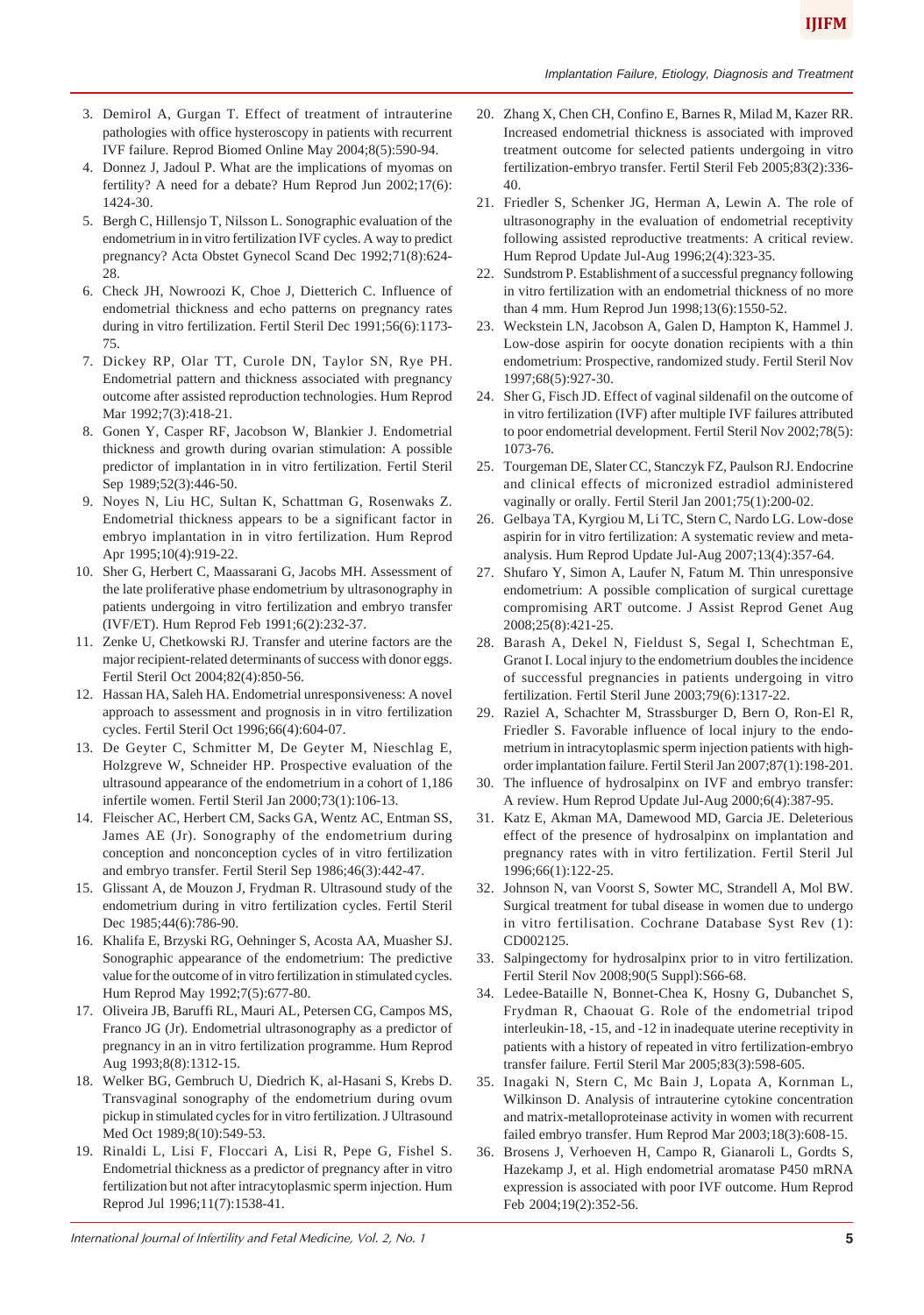- 37. Pantos K, Nikas G, Makrakis E, Stavrou D, Karantzis P, Grammatis M. Clinical value of endometrial pinopodes detection in artificial donation cycles. Reprod Biomed Online July 2004;9(1):86-90.
- 38. Denis AL, Guido M, Adler RD, Bergh PA, Brenner C, Scott RT (Jr). Antiphospholipid antibodies and pregnancy rates and outcome in in vitro fertilization patients. Fertil Steril June 1997;67(6):1084-90.
- 39. Eldar-Geva T, Wood C, Lolatgis N, Rombauts L, Kovacs G, Fuscaldo J, et al. Cumulative pregnancy and live birth rates in women with antiphospholipid antibodies undergoing assisted reproduction. Hum Reprod June 1999;14(6):1461- 66.
- 40. Azem F, Many A, Yovel I, Amit A, Lessing JB, Kupferminc MJ. Increased rates of thrombophilia in women with repeated IVF failures. Human Reproduction February 1, 2004;19(2): 368-70.
- 41. Qublan HS, Eid SS, Ababneh HA, Amarin ZO, Smadi AZ, Al-Khafaji FF, et al. Acquired and inherited thrombophilia: Implication in recurrent IVF and embryo transfer failure. Human Reproduction 21(10):2694-98.
- 42. Qublan H, Amarin Z, Dabbas M, Farraj AE, Beni-Merei Z, Al-Akash H, et al. Low-molecular-weight heparin in the treatment of recurrent IV/ET failure and thrombophilia: A prospective randomized placebo-controlled trial. Human Reproduction 2008; 11(4):246-53.
- 43. Bellver J, Soares SR, Ãlvarez C, Muñoz E, RamÃ-rez A, Rubio C, et al. The role of thrombophilia and thyroid autoimmunity in unexplained infertility, implantation failure and recurrent spontaneous abortion. Human Reproduction February 1, 2008;23(2):278-84.
- 44. Martinelli I, Battaglioli T, Mannucci PM. Screening of thrombophilia in women with failure of embryo implantation: Far from being recommended. Haematologica Dec 2003; 88(12): ELT36.
- 45. Martinelli I, Taioli E, Ragni G, Levi-Setti P, Passamonti SM, Battaglioli T, et al. Embryo implantation after assisted reproductive procedures and maternal thrombophilia. Haematologica July 2003;88(7):789-93.
- 46. Carp HJ, Toder V, Mashiach S, Rabinovici J. Effect of paternal leukocyte immunization on implantation after biochemical pregnancies and repeated failure of embryo transfer. Am J Reprod Immunol Mar-Apr 1994;31(2-3):112-15.
- 47. Elram T, Simon A, Israel S, Revel A, Shveiky D, Laufer N. Treatment of recurrent IVF failure and human leukocyte antigen similarity by intravenous immunoglobulin. Reprod Biomed Online Dec 2005;11(6):745-49.
- 48. Pehlivan T, Rubio C, Rodrigo L, Romero J, Remohi J, Simon C, et al. Impact of preimplantation genetic diagnosis on IVF outcome in implantation failure patients. Reprod Biomed Online Mar 2003;6(2):232-37.
- 49. Voullaire L, Wilton L, McBain J, Callaghan T, Williamson R. Chromosome abnormalities identified by comparative genomic hybridization in embryos from women with repeated implantation failure. Mol Hum Reprod Nov 2002;8(11): 1035-41.
- 50. Rubio C, Gil-Salom M, Simon C, Vidal F, Rodrigo L, Minguez Y, et al. Incidence of sperm chromosomal abnormalities in a risk population: Relationship with sperm quality and ICSI outcome. Hum Reprod Oct 2001;16(10):2084-92.
- 51. Tarlatzis BC, Toncheva DI, Vatev IT. Significance of chromosomal aberrations for the unsuccessful procedures of

assisted reproduction. Eur J Obstet Gynecol Reprod Biol Feb 2000;88(2):181-87.

- 52. Raziel A, Friedler S, Schachter M, Kasterstein E, Strassburger D, Ron-El R. Increased frequency of female partner chromosomal abnormalities in patients with high-order implantation failure after in vitro fertilization. Fertil Steril Sep 2002;78(3):515-19.
- 53. Munne S, Sandalinas M, Escudero T, Velilla E, Walmsley R, Sadowy S, et al. Improved implantation after preimplantation genetic diagnosis of aneuploidy. Reprod Biomed Online Jul-Aug 2003;7(1):91-97.
- 54. Wilding M, Forman R, Hogewind G, Di Matteo L, Zullo F, Cappiello F, et al. Preimplantation genetic diagnosis for the treatment of failed in vitro fertilization-embryo transfer and habitual abortion. Fertil Steril May 2004;81(5):1302-07.
- 55. Mastenbroek S, Twisk M, van Echten-Arends J, Sikkema-Raddatz B, Korevaar JC, Verhoeve HR, et al. In Vitro fertilization with preimplantation genetic screening. New England Journal of Medicine 2007;357(1):9-17.
- 56. Jayot S, Parneix I, Verdaguer S, Discamps G, Audebert A, Emperaire JC. Coculture of embryos on homologous endometrial cells in patients with repeated failures of implantation. Fertil Steril Jan 1995;63(1):109-14.
- 57. Simon C, Mercader A, Garcia-Velasco J, Nikas G, Moreno C, Remohi J, et al. Coculture of human embryos with autologous human endometrial epithelial cells in patients with implantation failure. J Clin Endocrinol Metab Aug 1999;84(8):2638-46.
- 58. Spandorfer SD, Pascal P, Parks J, Clark R, Veeck L, Davis OK, et al. Autologous endometrial coculture in patients with IVF failure: Outcome of the first 1,030 cases. J Reprod Med June 2004;49(6):463-67.
- 59. Guerif F, Bidault R, Gasnier O, Couet ML, Gervereau O, Lansac J, et al. Efficacy of blastocyst transfer after implantation failure. Reprod Biomed Online Dec 2004;9(6):630-36.
- 60. Levitas E, Lunenfeld E, Har-Vardi I, Albotiano S, Sonin Y, Hackmon-Ram R, et al. Blastocyst-stage embryo transfer in patients who failed to conceive in three or more day 2-3 embryo transfer cycles: A prospective, randomized study. Fertil Steril Mar 2004;81(3):567-71.
- 61. Voullaire L, Wilton L, McBain J, Callaghan T, Williamson R. Chromosome abnormalities identified by comparative genomic hybridization in embryos from women with repeated implantation failure. Molecular Human Reproduction November 1, 2002;8(11):1035-41.
- 62. Sallam HN. Embryo transfer: Factors involved in optimizing the success. Curr Opin Obstet Gynecol June 2005;17(3): 289-98.
- 63. Cohen J, Malter H, Wright G, Kort H, Massey J, Mitchell D. Partial zona dissection of human oocytes when failure of zona pellucida penetration is anticipated. Hum Reprod May 1989;4(4):435-42.
- 64. De Vos A, Van Steirteghem A. Zona hardening, zona drilling and assisted hatching: New achievements in assisted reproduction. Cells Tissues Organs 2000;166(2):220-27.
- 65. Hershlag A, Paine T, Cooper GW, Scholl GM, Rawlinson K, Kvapil G. Monozygotic twinning associated with mechanical assisted hatching. Fertil Steril Jan 1999;71(1):144-46.
- 66. Hellebaut S, De Sutter P, Dozortsev D, Onghena A, Qian C, Dhont M. Does assisted hatching improve implantation rates after in vitro fertilization or intracytoplasmic sperm injection in all patients? A prospective randomized study. J Assist Reprod Genet Jan 1996;13(1):19-22.